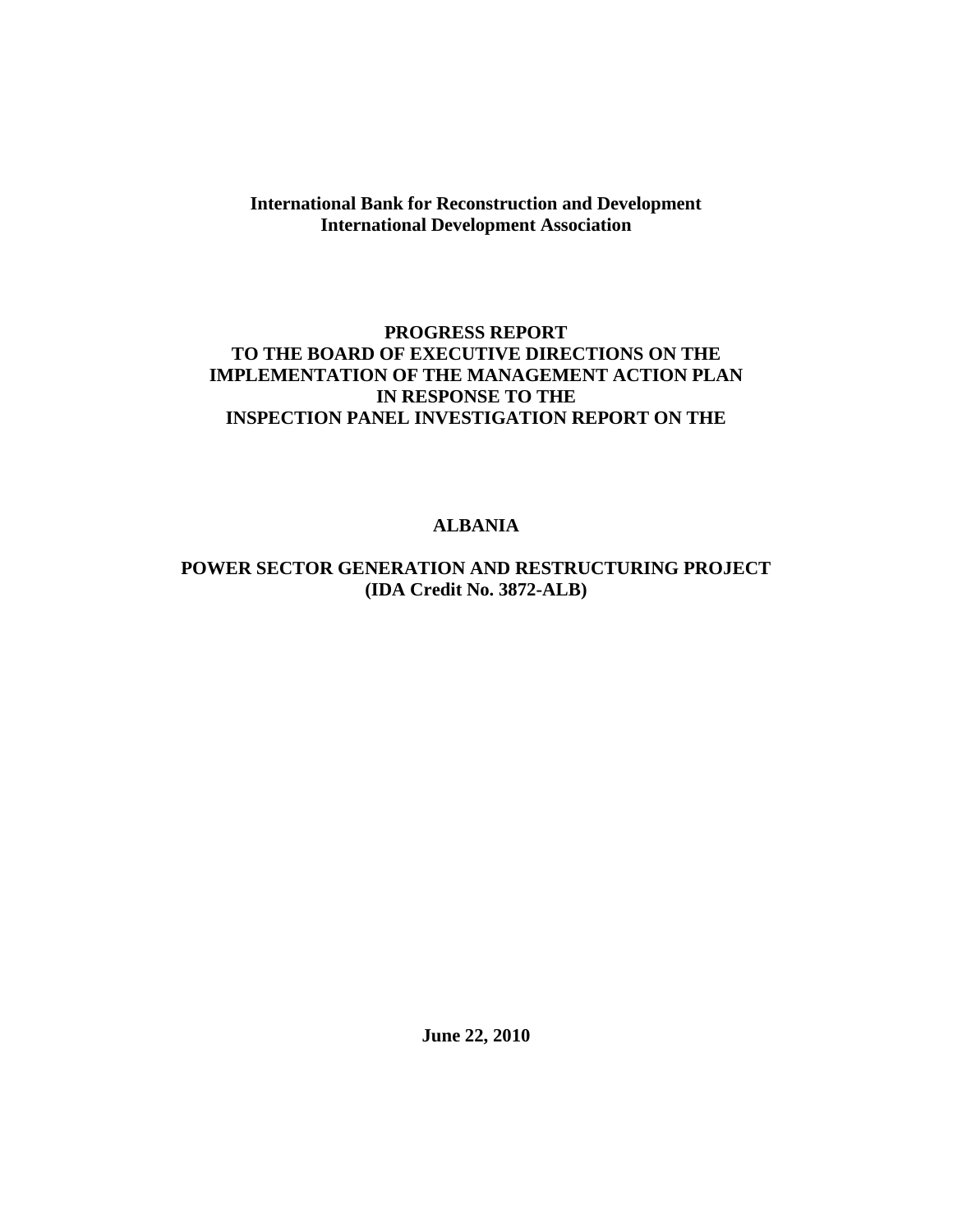# **Abbreviations and Acronyms**

| <b>Bank Procedures</b>                                              |
|---------------------------------------------------------------------|
| <b>Continuous Emission Monitoring System</b>                        |
| Combined-Cycle Gas Turbine                                          |
| <b>Environmental Assessment</b>                                     |
| Europe and Central Asia Region                                      |
| <b>Environmental Impact Assessment</b>                              |
| <b>Integrated Coastal Zone Management</b>                           |
| <b>International Development Association</b>                        |
| <b>Institutional Development Fund</b>                               |
| <b>Inspection Panel</b>                                             |
| Korporata Electroenergjikite Shqiptare (Albanian Power Corporation) |
| Ministry of Environment, Water Resources and Forests                |
| Megawatt                                                            |
| Nongovernmental organization                                        |
| <b>Operational Manual Statement</b>                                 |
| <b>Operational Policy</b>                                           |
| <b>Operational Policy Note</b>                                      |
| Thermal electric power plant                                        |
| United Nations Economic Commission for Europe                       |
| <b>United States Dollar</b>                                         |
|                                                                     |

# **List of Operational Policies and Operational Manual Statements**

| <b>OMS 2.20</b>  | Project Appraisal                                         |
|------------------|-----------------------------------------------------------|
| OP/BP 4.01       | <b>Environmental Assessment</b>                           |
| OP/BP 4.04       | Natural Habitats                                          |
| OP/BP 10.04      | Economic Evaluation of Investment Operations              |
| <b>OPN 11.03</b> | Management of Cultural Property in Bank-Financed Projects |
| OP/BP 13.05      | <b>Project Supervision</b>                                |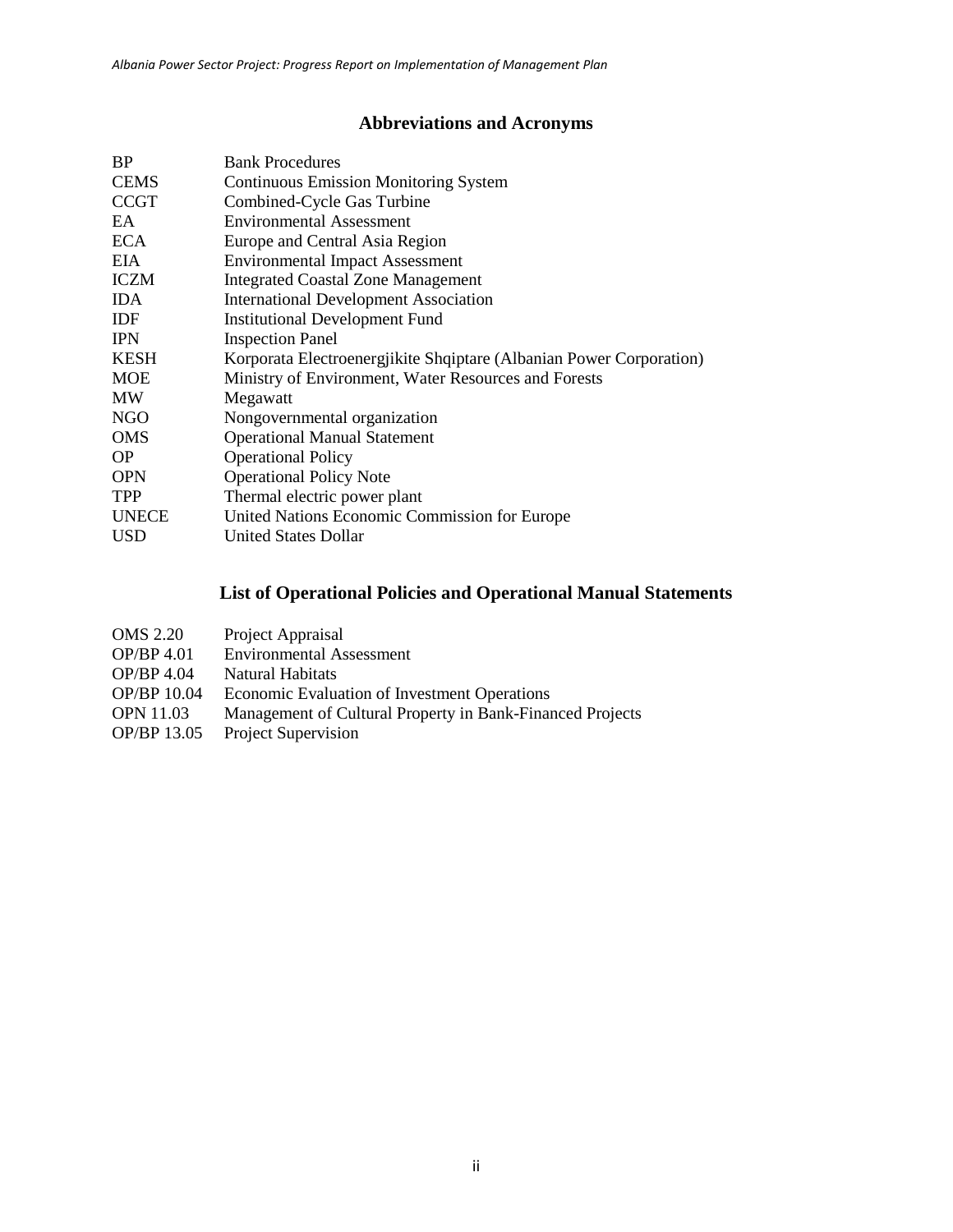## **Contents**

| III. STATUS OF IMPLEMENTATION OF MANAGEMENT ACTION PLAN |  |
|---------------------------------------------------------|--|
|                                                         |  |

### **Annexes**

| Annex A. | Summary of Progress on Management Action Plan              |
|----------|------------------------------------------------------------|
| Annex B. | Photographs – Energy and Environmental Center at Vlora TPP |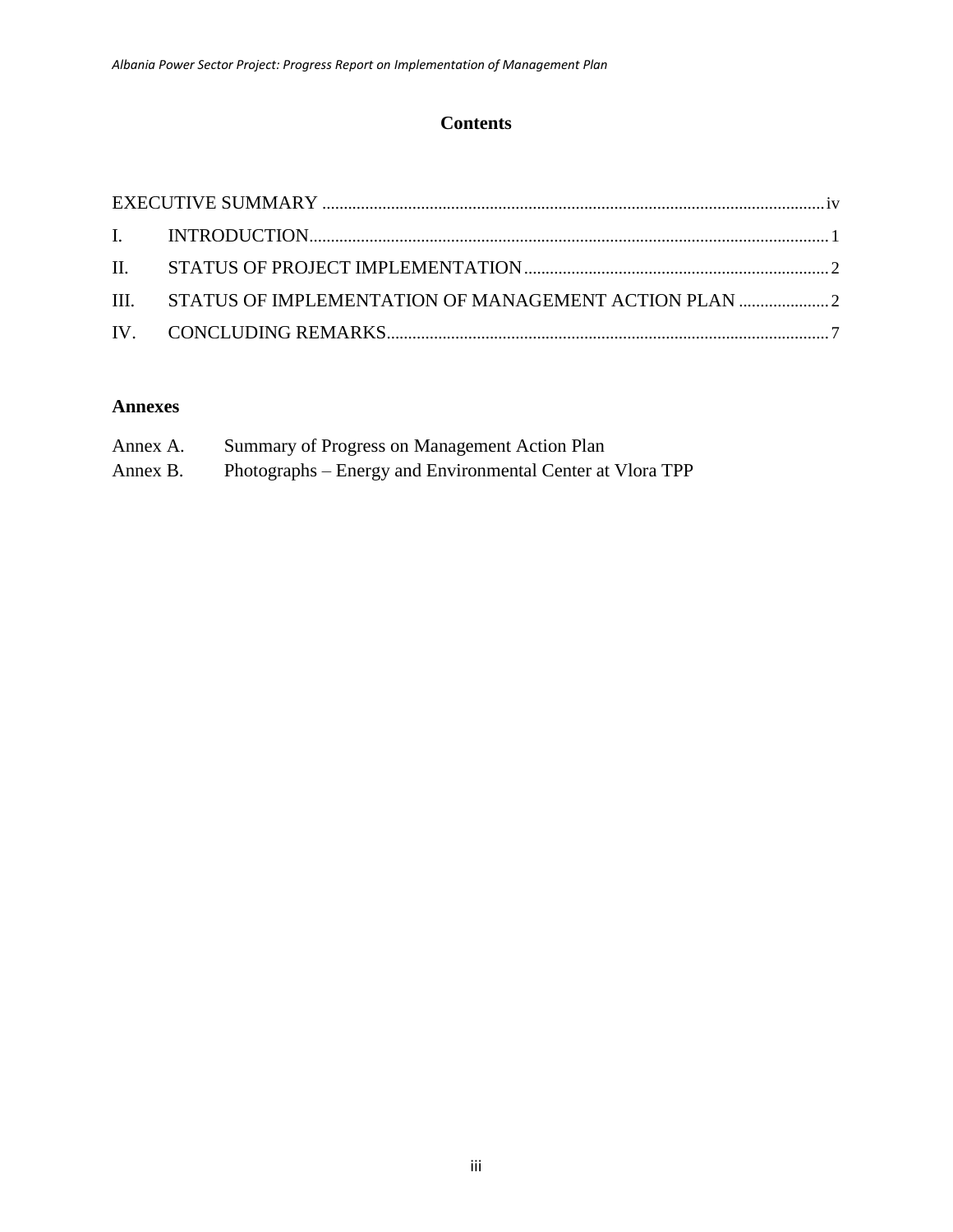#### **EXECUTIVE SUMMARY**

<span id="page-3-0"></span>Albania's economic development has been adversely impacted by shortages in electricity supply. This has consistently been highlighted as a major impediment to business. Albania's electricity needs, furthermore, are supplied almost solely by hydropower, which suffers during drought. In response to this situation, the World Bank along with other International Financial Institutions agreed to finance a 100 MW thermal electric power plant at a site in an industrial zone near Vlora, selected by the Government following a siting study that addressed six alternatives.

The Project was approved by the Board in April 2004 and became effective in January 2005. The World Bank is providing an IDA Credit of USD25 million or just over 20 percent of the USD123.3 million total cost of the Project (with the balance financed by the European Bank for Reconstruction and Development and the European Investment Bank.) Civil works for the Project started in August 2007, and the plant is now in the commissioning stage, with commercial operations expected to commence by early to mid-2011.<sup>1</sup> The Project uses Combined-Cycle Gas Turbine (CCGT) technology for power generation, which achieves significantly higher efficiency than other options and produces very low air emissions.

In May 2007 the Inspection Panel registered a Request for Inspection concerning the Albania Power Sector Generation and Restructuring Project. The Requesters expressed a number of concerns regarding the Bank's compliance with its Operational Policies. After deeming the Request eligible for inspection and conducting an investigation, on August 7, 2009 the Panel issued its report outlining the findings of its investigation. Management considered these findings and issued its Report and Recommendations which, along with the Panel's findings, were discussed at a meeting of the Board on October 22, 2009. Taking into account Executive Directors' comments and staff explanations, a revised set of Management actions was issued on November 19, 2009. This Progress Report meets the Bank's commitment to update the Board on actions taken following Board discussion, and reflects progress through the end of May 2010.

The Report notes good progress in all key action areas: (i) Project oil spill prevention and response equipment and plans are now in place with training ongoing; (ii) a continuous emissions monitoring system is installed and will begin reporting to the public when plant operations commence; (iii) no chance finds of archeological or cultural value have been found since the Board discussion; (iv) the utility company (KESH) has taken solid steps to further engage the public; (v) further assistance is being provided to help Albania meet its commitments for public consultation under the Aarhus Convention; (vi) social assessment in the Europe and Central Asia (ECA) region has been significantly strengthened; (vii) staff awareness of borrower country international obligations has improved with training and guidance; (viii) no Category A project has gone to the Board requesting a waiver of the provisions of OP 4.01 regarding a conflict of interest on the Environmental Impact Assessment since October 22, 2009; (ix) external communications and response by the World Bank office in Tirana has been improved;

l

<sup>&</sup>lt;sup>1</sup> Technical problems have developed, most notably a gap at one of the joints in the cooling water intake pipe which led to significant clogging of the line with sand and debris. To allow further component testing, a temporary bypass pipe for cooling water is now in place, which will function until the main cooling water intake pipe is repaired or replaced. Due to these issues, full commercial operations have been delayed from the end of 2009 projection that was mentioned in the Management Report, although there are no negative consequences on Operational Policy compliance.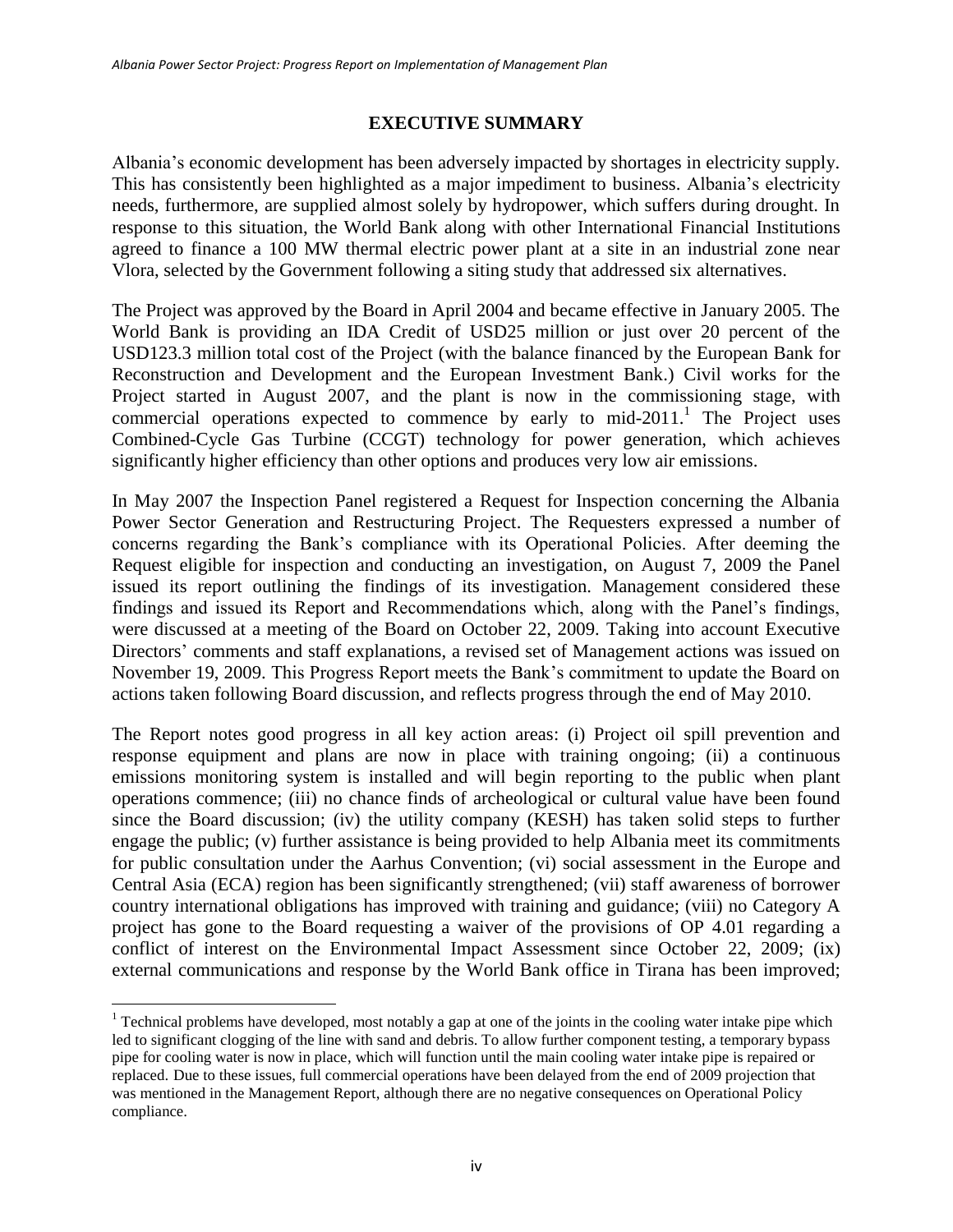and (x) safeguards lessons learned from this Inspection Panel case have been shared with staff. Management believes that satisfactory progress has been made in implementing the Action Plan and a subsequent Progress Report is not necessary.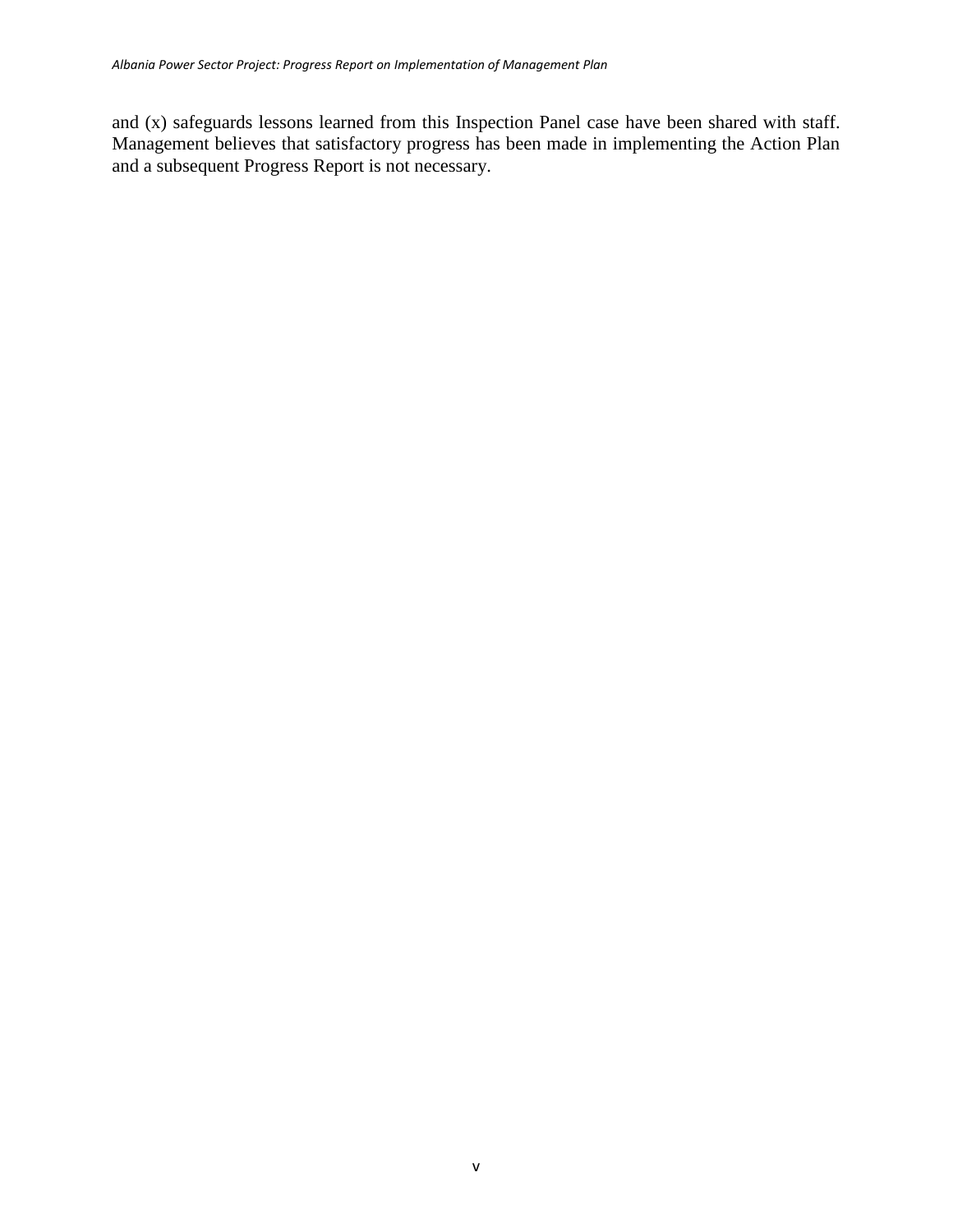## <span id="page-5-0"></span>**I. INTRODUCTION**

1. Albania's economic development has been adversely impacted by shortages in electricity supply. This has consistently been highlighted as a major impediment to business. Albania's electricity needs, furthermore, are supplied almost solely by hydropower, which suffers during drought. With the climate in Albania projected to be significantly warmer and drier in the coming decades, hydropower will likely face further constraints.

2. In response to this situation, the World Bank along with other International Financial Institutions agreed to finance a 100 MW thermal electric power plant at a site in an industrial zone near Vlora, selected by the Government following a siting study that addressed six alternatives. The Project was approved by the Board in April 2004 and became effective in January 2005. The World Bank is providing an IDA Credit of USD25 million or just over 20 percent of the USD123.3 million total cost of the Project (with the balance financed by the European Bank for Reconstruction and Development and the European Investment Bank). Civil works for the Project started in August 2007, and the plant is now in the commissioning stage, with commercial operations expected to commence by early to mid-2011. The Project uses CCGT technology for power generation, which achieves significantly higher efficiency than other options and produces very low air emissions.

3. In May 2007 the Inspection Panel registered a Request for Inspection concerning the Albania Power Sector Generation and Restructuring Project. The Requesters expressed a number of concerns regarding the Bank's compliance with its Operational Policies. After deeming the Request eligible for inspection and conducting an investigation, on August 7, 2009 the Panel issued its report outlining the findings of its investigation. Management considered these findings and issued its Report and Recommendations which, along with the Panel's findings, were discussed at a meeting of the Board on October 22, 2009. Taking into account Executive Directors' comments and staff explanations, a revised set of Management actions was issued on November 19, 2009. This Progress Report meets the Bank's commitment to update the Board on actions taken following Board discussion, and reflects progress through the end of May 2010.

4. The Progress Report addresses the implementation of the Management Action Plan in reference to the Inspection Panel review of the Bank-financed Albania Power Sector Generation and Restructuring Project. The Report provides details on the actions which are subject to monitoring in response to the Board discussion. A summary of the progress on these actions (through May 31, 2010) is included as Annex A.

5. Following an update on the general implementation of the Project, information is provided on progress on ten key topics addressed by the Management Action Plan.<sup>2</sup> The first four are Project-specific issues: (i) finalizing Project oil spill prevention and response measures; (ii) monitoring emissions from plant operations; (iii) continuing management of cultural property after Project appraisal; and (iv) bolstering utility company engagement with the public. Progress on strengthening Albania's engagement with stakeholders more broadly is addressed through: (v) improving compliance with international environmental obligations. Progress on a final set of

 $\overline{\phantom{a}}$  $2^2$  Annex A of this Progress Report provides a summary of progress on the Management Action Plan organized along the main issues presented in Table 1 of the Management Report.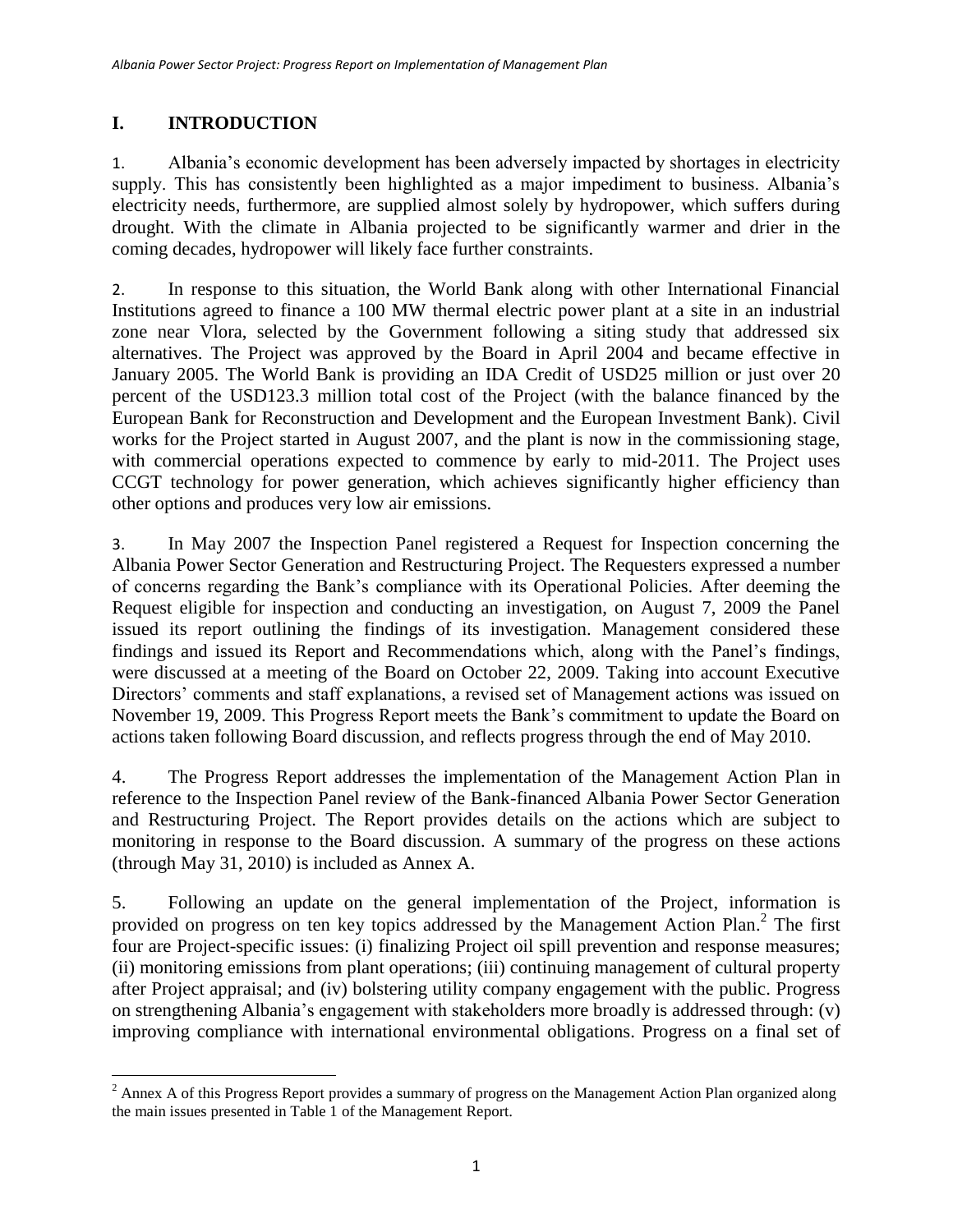five issues relates to improving Bank operational performance: (vi) strengthening social assessment in the ECA region, (vii) improving staff awareness of borrower country international obligations, (viii) avoiding potential conflict of interest on Environmental Impact Assessment for Category A projects, (ix) improving external communications and response by the World Bank office in Tirana, and (x) sharing safeguards lessons learned from this Inspection Panel case with staff.

## <span id="page-6-0"></span>**II. STATUS OF PROJECT IMPLEMENTATION**

6. Commissioning of the plant (i.e., testing of key components) began in summer 2009, prior to the expected full commercial operation which was envisaged in the Management Report to take place by the end of November 2009. Technical problems have developed, most notably a gap at one of the joints in the cooling water intake pipe which led to significant clogging of the line with sand and debris. This prevented critical testing and commissioning of the steam turbine. To allow further component testing, a temporary bypass pipe for cooling water is now in place which will function until the main cooling water intake pipe is repaired or replaced. Consequently, it is now planned that the plant will be fully operational by early to mid 2011. An extension of the closing date of the Project is in process, which will provide continued Bank supervision into the operational stage.

7. While not directly linked to the Project, land use planning issues in the greater Vlora area were a concern of the Requesters. As noted in the Management Report, a number of donors (including the World Bank) provided support to Albania on its Territorial Planning Law, and an update in this regard is of interest. Even before approval of the new Territorial Planning Law, the Government together with the Municipality of Vlora launched the preparation of a Regulatory Plan for the city. The various stages in preparing the plan have been publicized and local stakeholders have been consulted on several occasions, the most recent being early April 2010. The draft plan was completed in May and consultations are ongoing, with the expectation that the planning process will continue (reflecting necessary revisions) towards the approval process in fall 2010.

## <span id="page-6-1"></span>**III. STATUS OF IMPLEMENTATION OF MANAGEMENT ACTION PLAN**

## **Project-Specific Issues**

### *Finalizing Project oil spill prevention and response measures*

8. At the time of the Board discussion, the oil spill prevention and response plans for onshore operations of the Vlora Thermal Electric Power Plant (TPP), including equipment and containment structures, were in place. The offshore oil spill response plan (including the procurement of offshore oil spill containment equipment) was not yet in place, and the Bank agreed to oversee completion of these crucial items in advance of commercial operation. Sound planning is necessary to ensure protection of offshore waters and the Narta lagoon.

9. Good progress has been made on the above, and the task is almost fully complete. The draft final Oil Spill Contingency Plan focusing on offshore concerns was prepared by OSRP Limited in November 2009. KESH established an inter-ministerial Task Force, which oversaw preparation of an Action Plan for implementation of the oil spill prevention and response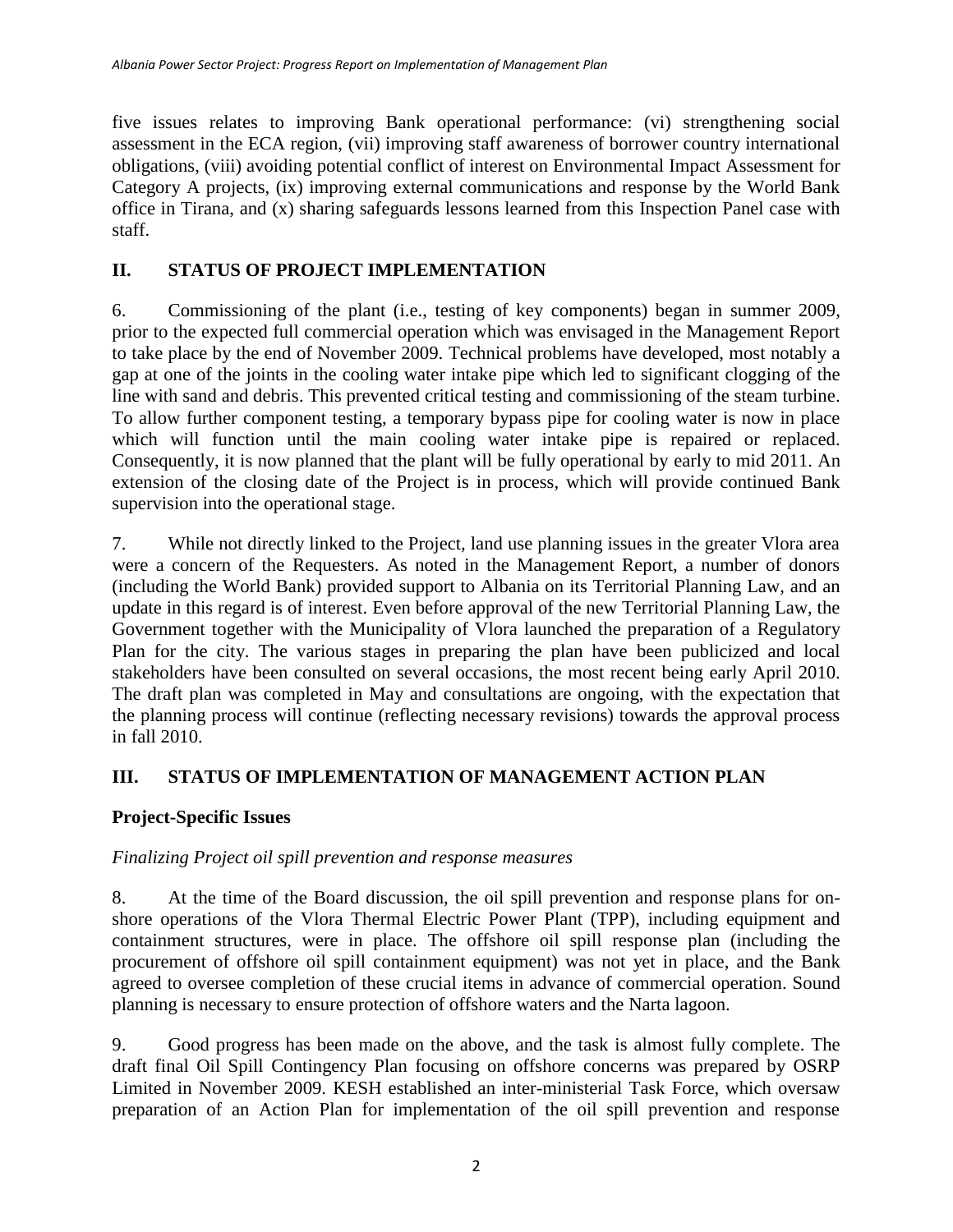measures, as entities beyond KESH have roles to play. KESH has implemented organizational elements (such as establishing chains of command and communication) as well as physical elements (especially the acquisition of offshore containment equipment). Procurement of the latter – including protective booms, absorbents and portable skimmers – is now complete and the equipment was delivered in late May 2010, with the Plan now considered adopted. Final training of staff by international experts on this set of equipment is currently planned for mid to late July 2010.

10. KESH/Vlora TPP has hired two vessels from local companies as part of prevention and response: one for normal operational assistance during fuel unloading operations, and a second with the ability to deploy the offshore containment equipment in the case of an unexpected release. KESH also now has arrangements in place with the Coast Guard for any more catastrophic accident given its capacity to respond to larger emergencies. Management will continue to oversee the full implementation of oil spill response planning and management measures until Project closure.

#### *Monitoring emissions from plant operations*

11. Emissions to the atmosphere from the Vlora TPP are anticipated to be well below applicable European Union and Albanian standards, and Management agreed to report on progress by KESH with regards to emissions monitoring and corresponding disclosure to the public. A Continuous Emission Monitoring System (CEMS) has been installed to sample stack gases; the principal means for acquiring core data to ensure compliance. As noted earlier, the plant is not operational at this time. Once the plant commences routine operations, emissions information on both air and water quality will be collected and analyzed to spot any deviations in emissions that could negatively impact ambient air quality and marine waters. Emissions data will be made available routinely to the public on the KESH website. As agreed to by KESH, the "Eco Watch" civil society organization will pay special attention to any potential risk by the Vlora TPP on the ambient environment of Vlora. <sup>3</sup> One party to Eco Watch is the Regional Council of Vlora, which has agreed to also inform the public on local television on plant activity and environmental performance and management. The most recent meeting of the Eco Watch group (including KESH and the Vlora TPP) was held in Vlora on March 16, 2010. Furthermore, the Vlora TPP now has a full time staff engineer on site devoted to environmental management, compliance and education.

#### *Continuing management of cultural property after Project appraisal*

12. At the time of the Board discussion, the vast majority of excavation and civil works at the Vlora TPP site had been completed. No chance finds of archaeological or cultural nature relative to OPN  $11.03<sup>4</sup>$  had been encountered to that point, nor had roads, pipelines or transmission lines been located in such a way as to negatively impact known archaeological sites which are located at a distance from the Vlora TPP. The Bank agreed to continue to supervise the Project for any "chance finds" of cultural property assets through Project closing. Management can report that no such chance finds have been found in the intervening time. As the balance of civil works

 $\overline{\phantom{a}}$ <sup>3</sup> It includes local NGOs, the Regional Council of Vlora, the Vlora Chamber of Commerce and University of Vlora.

<sup>&</sup>lt;sup>4</sup> OPN 11.03 was in force through Project preparation (rather than the current OP 4.11) and thus was the applicable policy on this topic.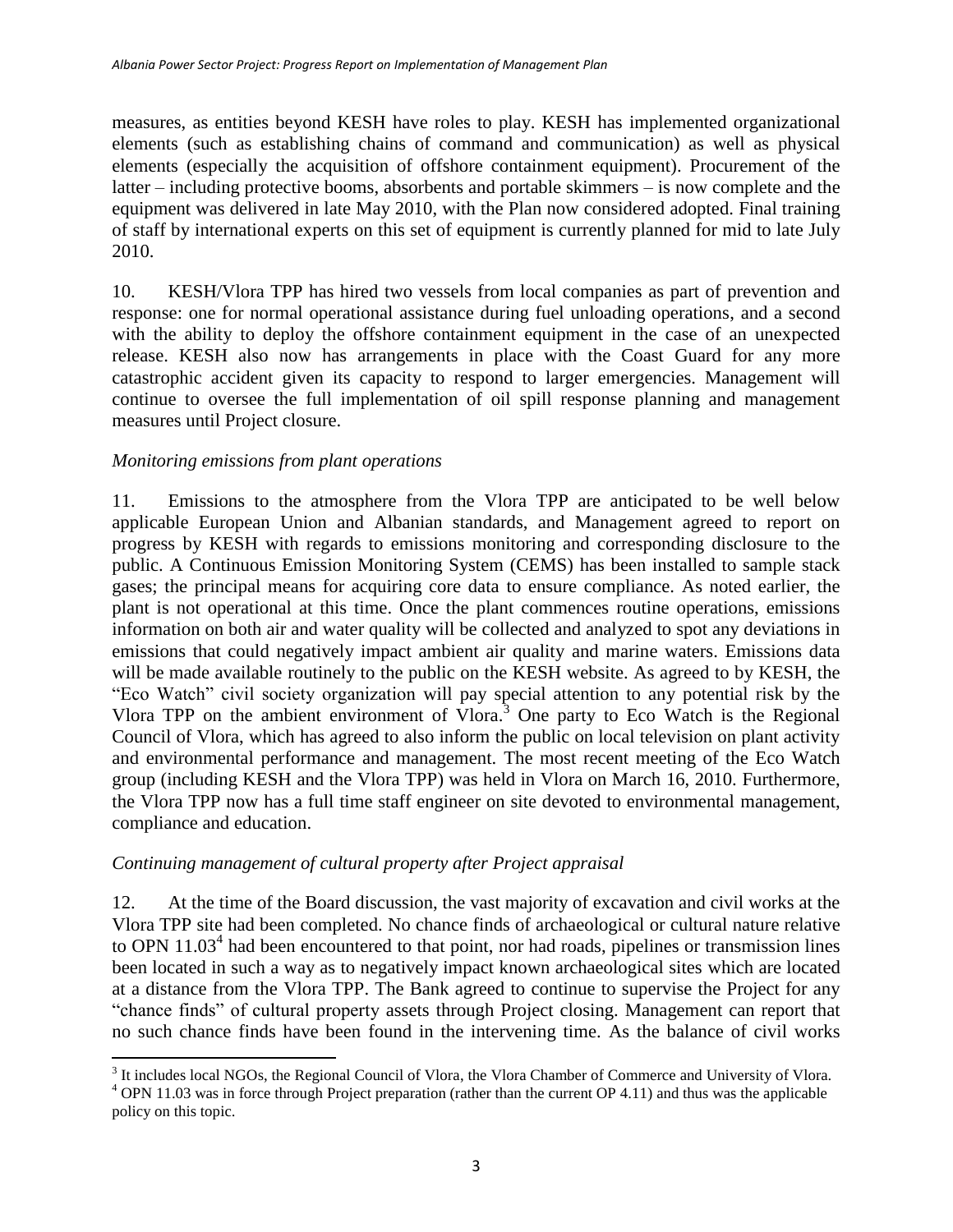remaining is largely offsite, comprising rehabilitation of recently disturbed beach areas, no further finds are anticipated.

#### *Bolstering utility company engagement with the public*

13. Management agreed that broader consultations with affected stakeholders in the Vlora area following the conclusion of the formal Environmental Impact Assessment (EIA) process would have been helpful to flag and respond to local opposition, and agreed to urge KESH to increase its engagement with the public in the future. Management notes several positive actions in this regard: (i) the tasking of the Eco Watch civil society organization to interface with the public on environmental monitoring questions; (ii) the establishment of an Energy Education Center at the Vlora TPP for public awareness-raising; and (iii) the signing of a collaboration agreement between the Vlora TPP and the Regional Education Directorate of Vlora.

14. The Bank recommended that KESH create a citizens advisory board to provide a vehicle for public response to its operations. KESH's agreement to join Eco Watch is tantamount to forming such a board, and perhaps even more desirable since the organization is independent of KESH. While KESH does not have a full-time outreach specialist at the Vlora TPP, the local manager and the environmental specialist seem to be filling an equivalent function. The Bank's third recommendation – to develop outreach programs such as visits by university students and school children – has been fully satisfied. KESH set aside substantial space for the purpose of receiving visits from local students and has entered into an agreement with the local school district to provide instructional visits to the plant for students. A demonstration photovoltaic array is at the Vlora TPP, and a textbook on energy for students is ready to be printed. Photographs of the Center are included as Annex B. KESH will pay for transport between schools and the plant. It has also held discussions with the University of Vlora and has agreed to provide short-term internships (and possible joint research opportunities) for engineering and environment students. The University of Vlora has around 8,000 students; of whom about 1,000 are in engineering or environmental departments, which could benefit from such interaction.

#### **Assistance to Albania on Environment**

#### *Improving compliance with international environmental obligations*

15. Albania is a party to the international Convention on Access to Information, Public Participation in Decision-making and Access to Justice in Environmental Matters; the so-called "Aarhus Convention" administered by the United Nations Economic Commission for Europe (UNECE). Certain deficiencies in Albania's compliance with the Aarhus Convention, and possible implications for the Bank-financed Project, were noted by the Inspection Panel and Management in their respective reports. Management agreed as an action item to continue to support Albania with an Institutional Development Fund (IDF) capacity-building grant called *Strengthening Aarhus Convention Implementation for Albania*.

16. The latter project became effective in December 2009 and is coordinated by a Tiranabased Bank communications specialist supported by an international consultant with considerable experience on infrastructure, consultations, and social development issues. There were some delays in the start of the project but it was formally launched at a press conference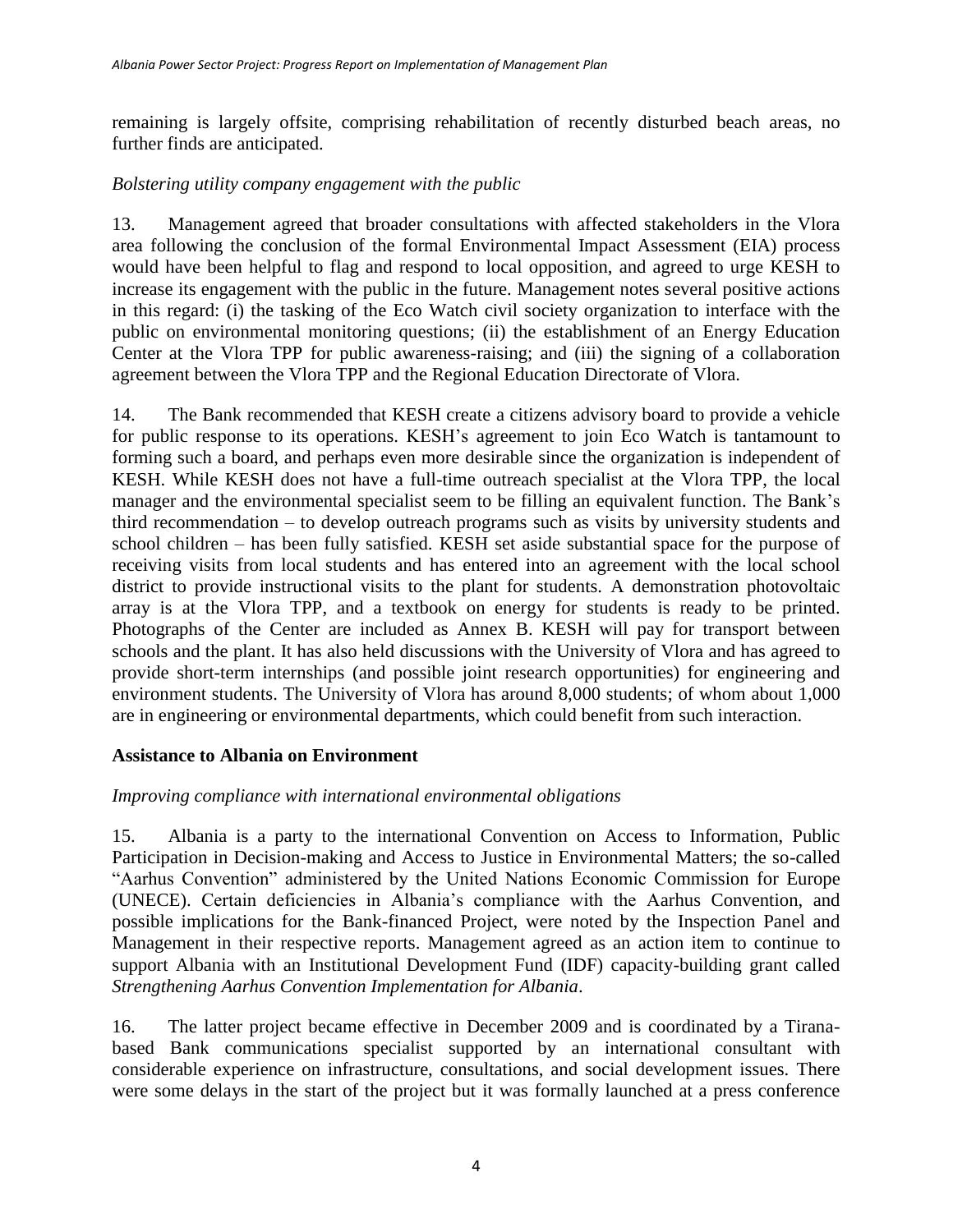held on March 17, 2010. The Deputy Minister of Environment, Water Resources and Forests opened the session, after which there were discussions in which a number of prominent nongovernmental organization (NGO) activists participated. The Ministry of Environment, Water Resources and Forests (MOE) has appointed a project coordinator who is also the chief environmental licensing officer, which will prevent any internal roadblocks to accessing critical information. The MOE has established three Aarhus Centers in Albania covering the North, Central and Southern regions of the country, respectively in Shkodra, Tirana and Vlore. The project will begin with a needs assessment for strengthening compliance with the Aarhus Convention. The Bank provided suggestions for the terms of reference for this task as well as advice on procurement and other management matters. The Bank also prepared a short, practical primer on consultation methods, which will be translated into Albanian and used in connection with training. Technical support for this project by Bank staff continues through the end of the grant period (December 17, 2012).

### **Improving Bank Operational Performance**

#### *Strengthening social assessment in the ECA region*

17. In its Action Plans in response to Board discussions following Inspection Panel reviews of both the Albania Power Sector and Albania Integrated Coastal Zone Management Projects, Management committed to improving the application of social assessments in projects during preparation and implementation.<sup>5</sup> Since October 2009, the ECA social development team has been augmented by three new positions (two junior staff in the field, and one lead staff at headquarters), bringing the total team complement to 21 staff. Country social scientists have also been appointed to help with the identification and inclusion of social aspects at the macro/country level. An additional lead social scientist now assists the ECA safeguards team regarding due diligence on social safeguards. It is also noteworthy that both lead social specialists recently arrived in ECA from other Bank regions, bringing solid and diverse experience on social safeguards and broader social development issues.

18. A key part of Management's commitment on this topic is staff training. A new training program was launched in May 2010 for Task Team Leaders and the Regional Management Team on social safeguards and sustainability. This training focuses on the application of safeguards and use of effective consultation as key factors in successful and sustainable projects. It is intended to improve the efficiency and effectiveness of task team work going forward in the wider context of social impacts and risks. The Region's social development specialists have helped ensure a broad-based improvement in the utility and depth of social analysis to be used in new operations as a routine part of social due diligence.

#### *Improving staff awareness of borrower country international obligations*

19. As noted earlier, the Bank is following through on its commitment to help Albania improve its compliance with the Aarhus Convention. Management also recognized that staff would need training on how Bank-supported environmental assessment (EA) work intersects with borrower country international obligations. This is not an easy task, as practical guidance

<sup>&</sup>lt;sup>5</sup> See, for example, Progress Report No. 2 on the ICZM project (Report No. 53004-AL) dated February 26, 2010.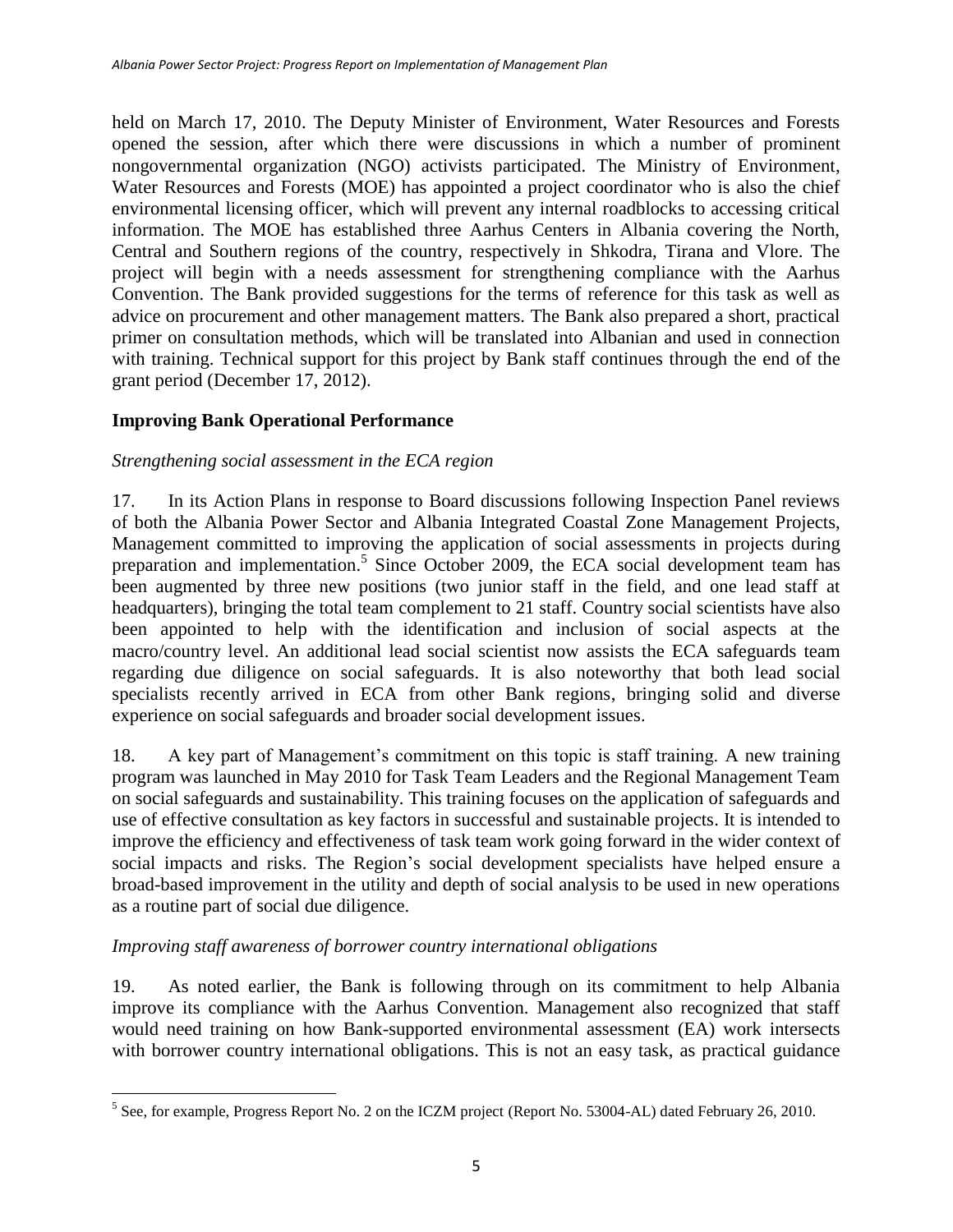for international financial institutions is lacking from the UNECE, which administers key Conventions. This matter applies not only to Albania but to the majority of countries in ECA where such Conventions apply. While Aarhus is of prime concern, it is also anticipated that the UNECE-administered "Espoo Convention" on Environmental Impact in a Transboundary Context could also arise in connection with some Bank-financed projects in ECA. Management committed to develop and deliver a training module for Bank staff. The Bank has made good progress; with a session delivered to ECA field staff on May 4, 2010 and draft guidance planned for the end of this fiscal year. Additional sessions will be held, and revised guidance provided to staff in fiscal year 2011.

### *Avoiding conflict of interest on Environmental Impact Assessment of Category A projects*

20. An element of the discussion between the Inspection Panel and Management concerned the approach used in the Project's Category A EIA to ensure independence and quality. It was reiterated in the Board discussion that a separation of consulting firms carrying out EA from those firms carrying out design/feasibility/engineering on Category A projects is the desired norm for compliance with OP 4.01. Management agreed that should a similar "exceptional" situation arise as occurred in the Project, where an alternative form of quality assurance should be considered, a waiver of OP 4.01 will be sought from the Board. No Bank project has gone to the Board requesting such a waiver since October 22, 2009.

#### *Improving external communications and response by the World Bank office in Tirana*

21. Management recognizes that closer understanding of and response to local opposition to the Vlora TPP during preparation and implementation would have been helpful. As such, Management is implementing a new Communications Strategy in the World Bank Country Office in Tirana which provides proactive and time-bound responses to comments or complaints from communities, civil society and the private sector. The Country Office responds promptly to requests for information, and has increased supervision of government-led consultation processes during project preparation and implementation. The Country Office is preparing to launch a pilot exercise in 2010-2011 under the Governance Partnership Facility to involve civil society partners in monitoring (with the Bank) implementation of Bank-supported projects as a way to increase transparency and public awareness. As noted earlier, an IDF grant to strengthen Albania's capacity to comply with the Aarhus Convention regarding access to information in decision making that relates to the environment, has begun implementation.

22. Finally, project task teams working in Albania have continued to make better use of external affairs specialist expertise in the management of project communications.

### *Sharing safeguards lessons learned from this Inspection Panel case with staff*

23. While the above action items refer to specific topical matters arising from the Board discussion, the Bank committed to sharing lessons learned on this Inspection Panel case with staff as part of briefings, training course, and where appropriate, written guidance. A major briefing on this case was held in late January 2010 for over 200 persons in the Sustainable Development Department of the ECA Region. Discussions have been held with Albania Country Office staff and Task Teams working in Albania. The Second Progress Report on the Integrated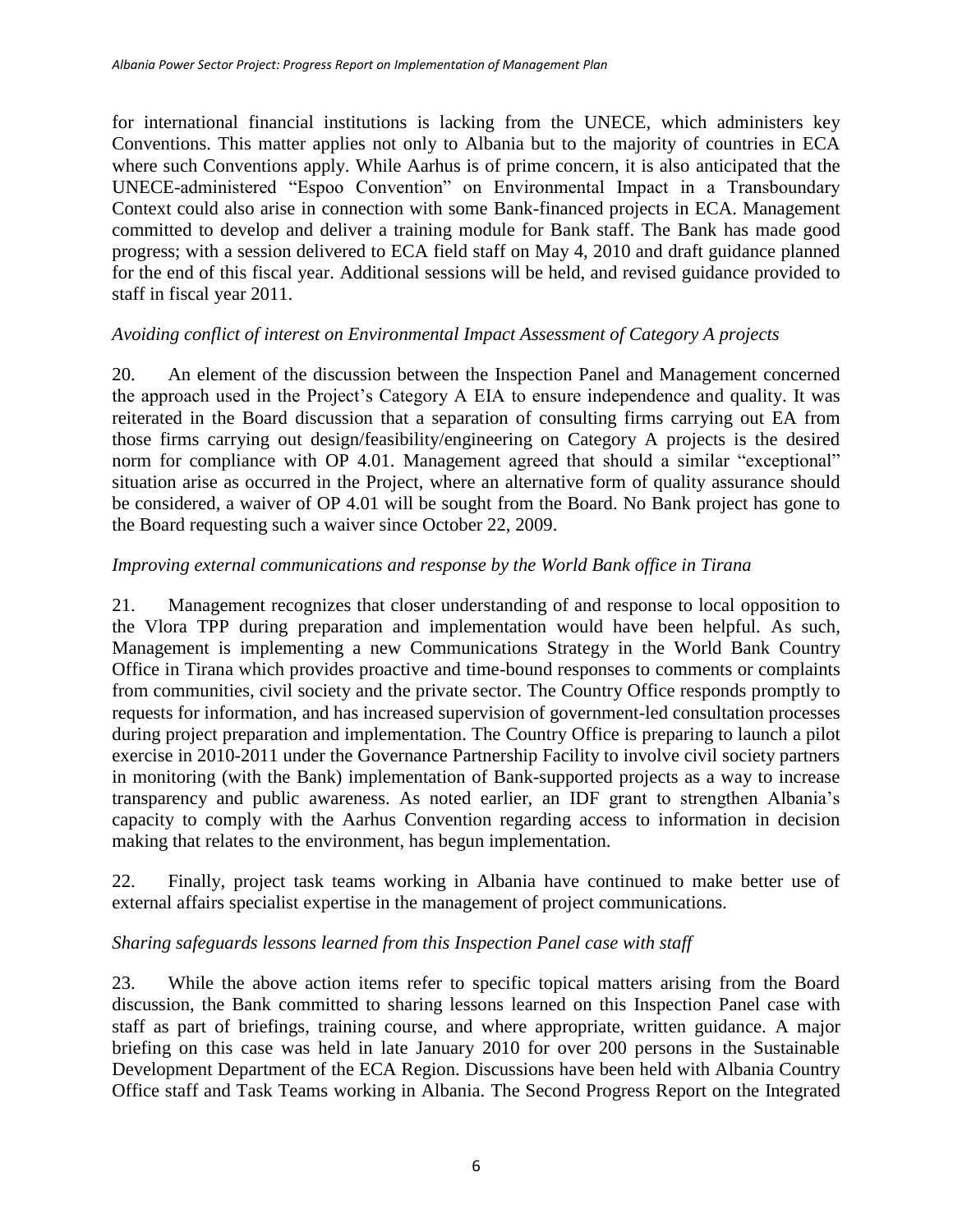Coastal Zone Management (ICZM) case<sup>6</sup> outlines further ECA-wide training on safeguards that reflects lessons on both Inspection Panel cases in Albania. Broader ECA-specific and Bank-wide training planned for fiscal year 2011 (including E-learning and staff guidance), will reflect experiences from both Albania Inspection Panel cases.

## <span id="page-11-0"></span>**IV. CONCLUDING REMARKS**

24. Management believes that satisfactory progress has been made in implementing the Action Plan and a subsequent Progress Report is not necessary.

 $\overline{\phantom{a}}$ 

<sup>&</sup>lt;sup>6</sup> See earlier footnotes.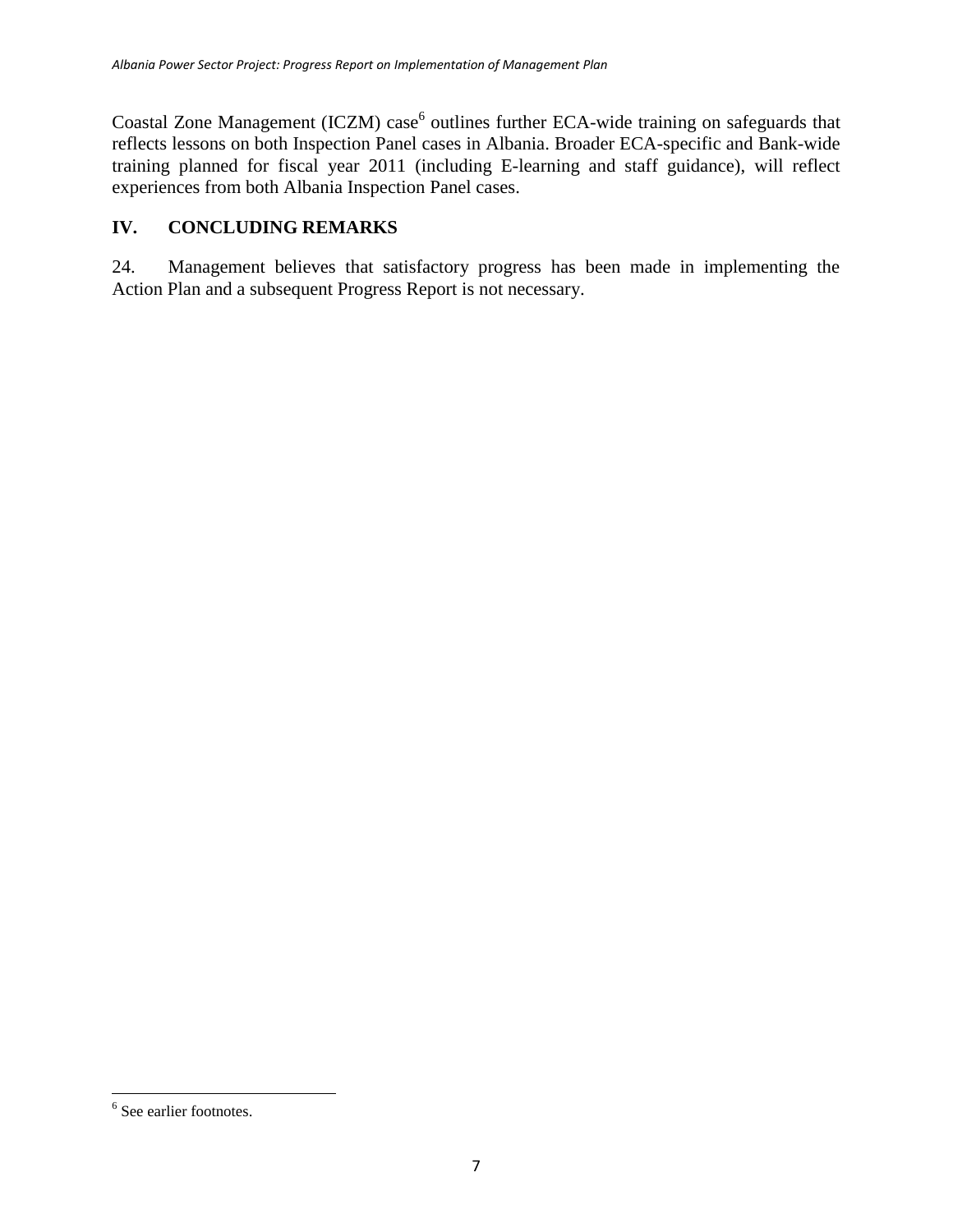| <b>Annex A: Summary of Progress on Management Action Plan</b> |                                                                                                                                                                                                                                                                       |                                                                                                                                                                                                                                                                                                                                                                                                                                                                                                                                                                                                                                                                                                                                                                                                                                                                                                                                                                                                     |  |
|---------------------------------------------------------------|-----------------------------------------------------------------------------------------------------------------------------------------------------------------------------------------------------------------------------------------------------------------------|-----------------------------------------------------------------------------------------------------------------------------------------------------------------------------------------------------------------------------------------------------------------------------------------------------------------------------------------------------------------------------------------------------------------------------------------------------------------------------------------------------------------------------------------------------------------------------------------------------------------------------------------------------------------------------------------------------------------------------------------------------------------------------------------------------------------------------------------------------------------------------------------------------------------------------------------------------------------------------------------------------|--|
| <b>ISSUE</b>                                                  | <b>ACTION PLAN</b>                                                                                                                                                                                                                                                    | PROGRESS (as of May 31, 2010)                                                                                                                                                                                                                                                                                                                                                                                                                                                                                                                                                                                                                                                                                                                                                                                                                                                                                                                                                                       |  |
| Marine<br>Environment - Oil<br>Spill Response                 | As the final offshore Oil Spill Response Plan is not yet fully<br>in place, the Bank will oversee the completion of the Plan<br>in advance of routine facility operation (estimated at<br>present to be early November 2009), as required by the<br>Credit Agreement. | Good progress has been made on the above, and the task is almost fully complete. The<br>draft final Oil Spill Contingency Plan focusing on offshore concerns was prepared by<br>OSRP Limited in November 2009. KESH also established an inter-ministerial Task<br>Force which oversaw preparation of an Action Plan for implementation of the oil spill<br>prevention and response measures, as entities beyond KESH have roles to play.                                                                                                                                                                                                                                                                                                                                                                                                                                                                                                                                                            |  |
|                                                               |                                                                                                                                                                                                                                                                       | KESH has implemented organizational elements (such as establishing chains of<br>command and communication) as well as physical elements (especially the acquisition<br>of offshore containment equipment). Procurement of the latter - including protective<br>booms, absorbents and portable skimmers – is now complete and the equipment was<br>delivered in late May 2010, with the Plan now considered adopted. Final training of<br>staff by international experts on this set of equipment is currently planned for mid to<br>late July 2010.                                                                                                                                                                                                                                                                                                                                                                                                                                                 |  |
|                                                               |                                                                                                                                                                                                                                                                       | KESH/Vlora TPP has hired two vessels from local companies as part of prevention<br>and response: one for normal operational assistance during fuel unloading operations,<br>and a second with the ability to deploy the offshore containment equipment in the case<br>of an unexpected release. KESH now has arrangements in place with the Coast Guard<br>for any more catastrophic accident given its capacity to respond to larger emergencies.<br>Management will continue to oversee the full implementation of oil spill response<br>planning and management measures until Project closure.                                                                                                                                                                                                                                                                                                                                                                                                  |  |
| Air and water<br>quality                                      | Management will report on progress by KESH regarding<br>regular monitoring of environmental parameters<br>associated with Project operations, along with<br>corresponding disclosure of monitoring data.                                                              | A CEMS has been installed to sample stack gases; the principal means for acquiring<br>core data to ensure compliance. Once the plant commences routine operations (i.e., by<br>early to mid 2011), emissions information on both air and water quality will be<br>collected and analyzed to spot any deviations in emissions that could negatively<br>impact ambient air quality and marine waters. Emissions data will be made available<br>routinely to the public on the KESH website. As agreed to by KESH, the "Eco Watch"<br>civil society organization will pay special attention to any potential risk by the Vlora<br>TPP on the ambient environment of Vlora. One party to Eco Watch is the Regional<br>Council of Vlora, which has agreed to also inform the public on local television on<br>plant activity and environmental performance and management. The Vlora TPP now<br>has a full time staff engineer on site devoted to environmental management,<br>compliance and education. |  |
| Social Analysis                                               | Management will urge KESH to increase engagement with                                                                                                                                                                                                                 | Management notes several positive actions on this topic: (i) the tasking of the Eco                                                                                                                                                                                                                                                                                                                                                                                                                                                                                                                                                                                                                                                                                                                                                                                                                                                                                                                 |  |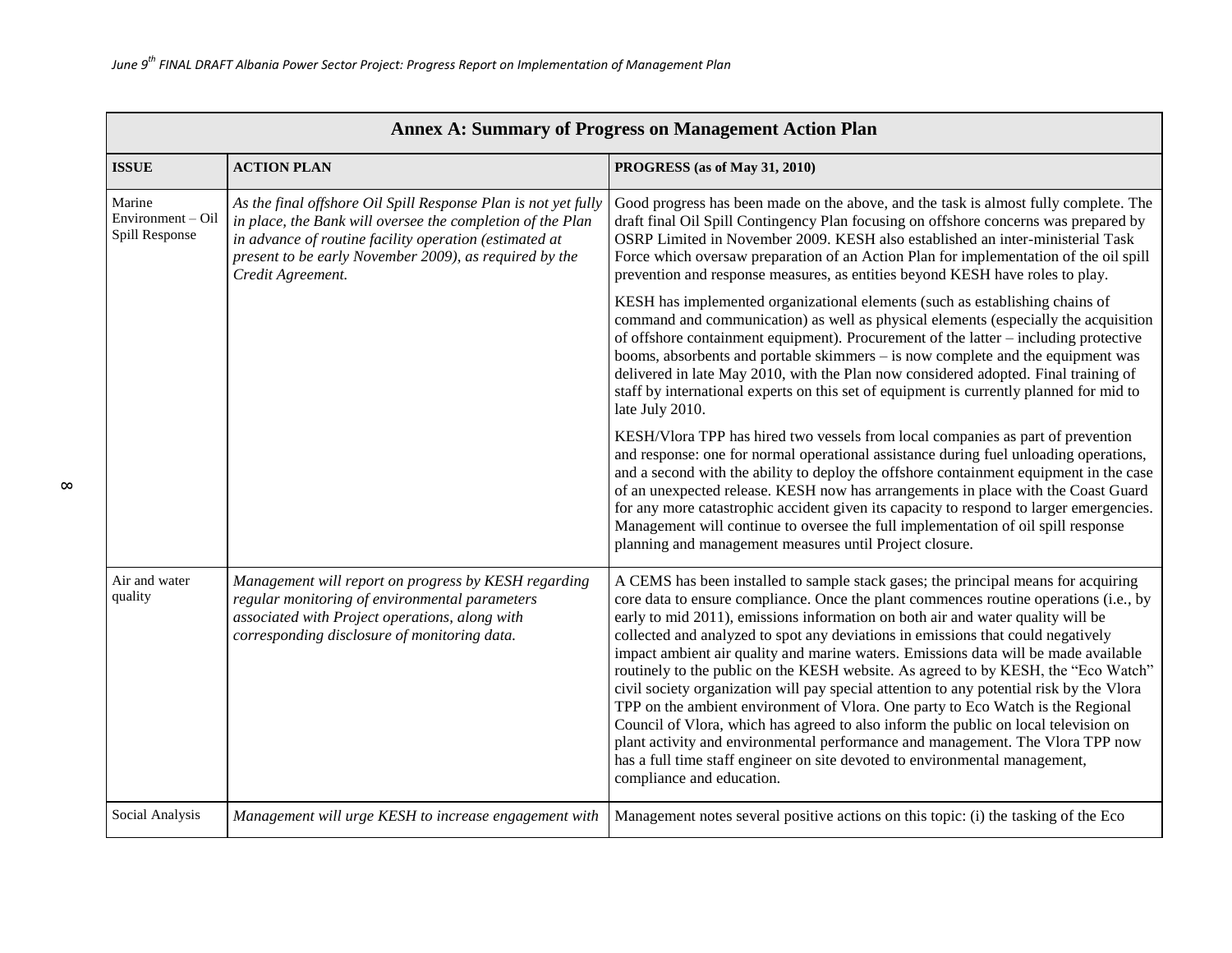| <b>Annex A: Summary of Progress on Management Action Plan</b>  |                                                                                                                                                                                                                                                                                                                                                                                                                                                                                                                                                                                                                                                                                                                                                                                                                                                                                                                                                                                                                                                                                                                                                                                                                                                                                                                                                                                                                                                                                 |                                                                                                                                                                                                                                                                                                                                                                                                                                                                                                                                                                                                                                                                                                                                                                                                                                                                                                                                                                                                                                                                                                                                                                                                                                                                                                                                                                                                                                                                                                                                                                                                                    |  |
|----------------------------------------------------------------|---------------------------------------------------------------------------------------------------------------------------------------------------------------------------------------------------------------------------------------------------------------------------------------------------------------------------------------------------------------------------------------------------------------------------------------------------------------------------------------------------------------------------------------------------------------------------------------------------------------------------------------------------------------------------------------------------------------------------------------------------------------------------------------------------------------------------------------------------------------------------------------------------------------------------------------------------------------------------------------------------------------------------------------------------------------------------------------------------------------------------------------------------------------------------------------------------------------------------------------------------------------------------------------------------------------------------------------------------------------------------------------------------------------------------------------------------------------------------------|--------------------------------------------------------------------------------------------------------------------------------------------------------------------------------------------------------------------------------------------------------------------------------------------------------------------------------------------------------------------------------------------------------------------------------------------------------------------------------------------------------------------------------------------------------------------------------------------------------------------------------------------------------------------------------------------------------------------------------------------------------------------------------------------------------------------------------------------------------------------------------------------------------------------------------------------------------------------------------------------------------------------------------------------------------------------------------------------------------------------------------------------------------------------------------------------------------------------------------------------------------------------------------------------------------------------------------------------------------------------------------------------------------------------------------------------------------------------------------------------------------------------------------------------------------------------------------------------------------------------|--|
| <b>ISSUE</b>                                                   | <b>ACTION PLAN</b>                                                                                                                                                                                                                                                                                                                                                                                                                                                                                                                                                                                                                                                                                                                                                                                                                                                                                                                                                                                                                                                                                                                                                                                                                                                                                                                                                                                                                                                              | PROGRESS (as of May 31, 2010)                                                                                                                                                                                                                                                                                                                                                                                                                                                                                                                                                                                                                                                                                                                                                                                                                                                                                                                                                                                                                                                                                                                                                                                                                                                                                                                                                                                                                                                                                                                                                                                      |  |
|                                                                | the residents of Vlora. Activities could include: (i)<br>establishment of a citizens advisory board; (ii) hiring of a<br>full time outreach specialist; (iii) development of outreach<br>programs such as visits to the plant by university students<br>and school children. A draft engagement plan is expected<br>by October 30, 2009, with a final plan expected by<br>December 30, 2009.<br>Management is committed to strengthening the assessment<br>of social and cultural aspects of investments through<br>application of the EA policy as well as related social and<br>operational policies. Going forward, Management will<br>seek to ensure that: (i) salient social impacts are identified<br>early in the Bank's due diligence; (ii) negative impacts are<br>managed and social opportunities are developed; and (iii)<br>the Bank supervises these aspects throughout the project<br>cycle. To this end, Management is clarifying the division of<br>labor and responsibilities of social and environmental<br>technical staff with respect to due diligence and<br>supervision. This is expected to be completed by March<br>2010. With respect to consultation and disclosure, social<br>specialists will be tasked to ensure that the quality, scope<br>and frequency of public consultation are adequate and that<br>they are well documented. Social development staff will<br>receive regular training in this regard starting in the next<br>two months. | Watch civil society organization to interface with the public on environmental<br>monitoring questions, (ii) the establishment of an Energy Education Center at the<br>Vlora TPP for public awareness-raising, and (iii) the signing of a collaboration<br>agreement between the Vlora TPP and the Regional Education Directorate of Vlora.<br>The ECA social development team has been augmented by three new positions and<br>Country social scientists have also been appointed to help with the identification and<br>inclusion of social aspects at the macro / country level. An additional lead social<br>scientist now assists the ECA safeguards unit regarding due diligence on social<br>safeguards. It is also noteworthy that both lead social specialists recently arrived in<br>ECA from other Bank regions, bringing solid and diverse experience on social<br>safeguards and broader social development issues. A new training program was<br>launched in May 2010 for Task Team Leaders and the Regional Management Team on<br>social safeguards and sustainability. This training focuses on the application of<br>safeguards and use of effective consultation as key factors in successful and<br>sustainable projects. It is intended to improve the efficiency and effectiveness of task<br>team work going forward in the wider context of social impacts and risks. The<br>Region's social development specialists have helped ensure a broad-based<br>improvement in the utility and depth of social analysis to be used in new operations as<br>a routine part of social due diligence. |  |
| International<br>Environmental<br>Obligations under<br>OP 4.01 | The Bank will continue to support the Government of<br>Albania on the IDF-supported Strengthening Aarhus<br>Convention Implementation capacity building project,<br>which will extend through fiscal year 2011.<br>The Bank will develop and deliver in spring 2010 a<br>training module for Bank staff on assisting partner<br>governments in meeting their international treaty<br>obligations, including practical implementation (with                                                                                                                                                                                                                                                                                                                                                                                                                                                                                                                                                                                                                                                                                                                                                                                                                                                                                                                                                                                                                                      | The IDF project became effective in December 2009 and is coordinated by a Tirana-<br>based Bank communications specialist supported by an international consultant with<br>considerable experience on infrastructure, consultations, and social development<br>issues. It was formally launched on March 17, 2010 at a press conference in which a<br>number of prominent NGO activists participated. The MOE has appointed a project<br>coordinator who is also the chief environmental licensing officer, which will prevent<br>any internal roadblocks to accessing critical information. The MOE has established<br>three Aarhus Centers in Albania covering the North, Central and Southern regions of<br>the country, respectively in Shkodra, Tirana and Vlore. A needs assessment will be the                                                                                                                                                                                                                                                                                                                                                                                                                                                                                                                                                                                                                                                                                                                                                                                                              |  |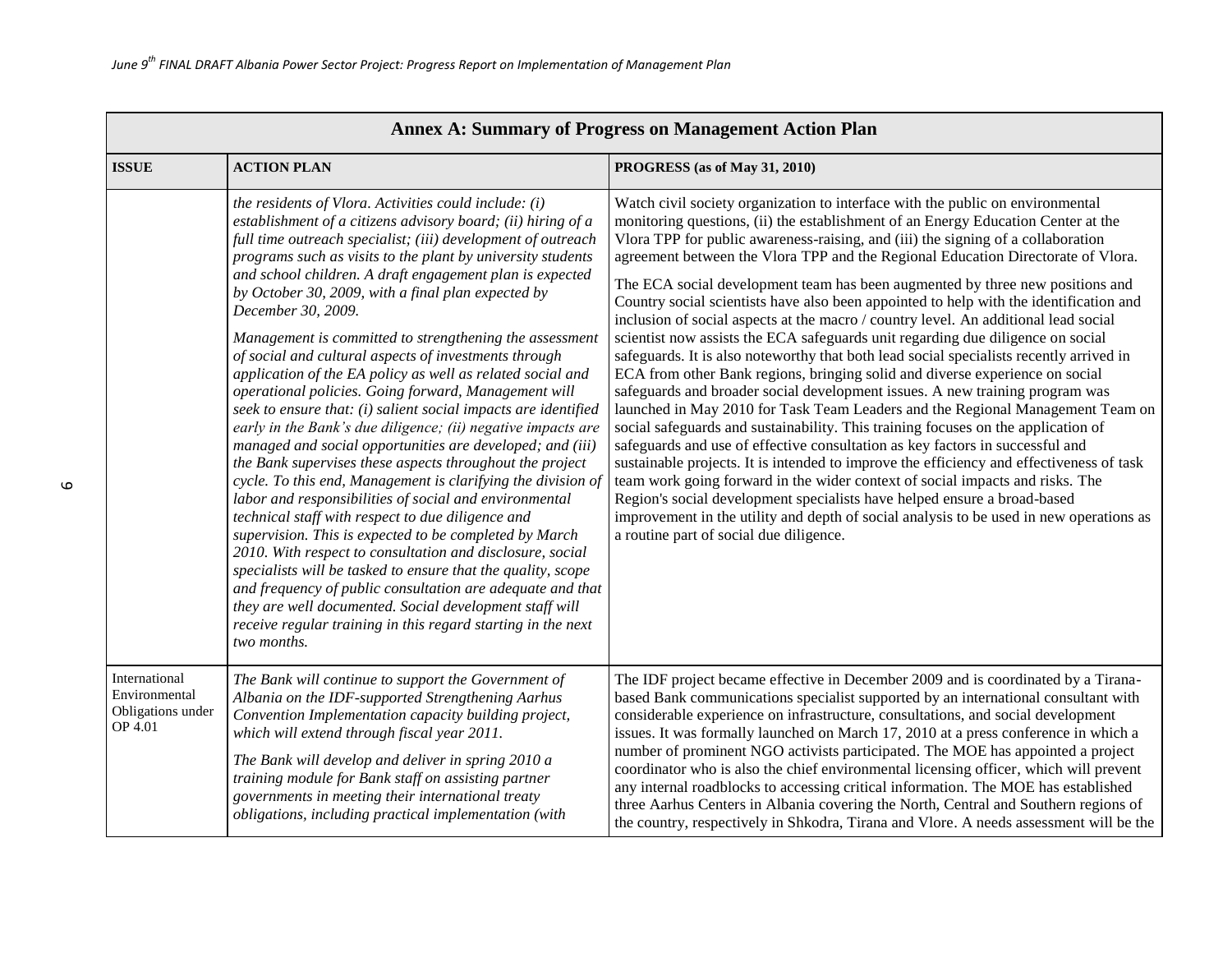| <b>Annex A: Summary of Progress on Management Action Plan</b>                        |                                                                                                                                                                                                                                                                                                                                                                                                                                                                                                                                                                                                                                                                                                                                                                                                                                                                                                                                                                                                                       |                                                                                                                                                                                                                                                                                                                                                                                                                                                                                                                                                                                                                                                                                                                                                                                                                                                                                                                                                                                                                                    |  |
|--------------------------------------------------------------------------------------|-----------------------------------------------------------------------------------------------------------------------------------------------------------------------------------------------------------------------------------------------------------------------------------------------------------------------------------------------------------------------------------------------------------------------------------------------------------------------------------------------------------------------------------------------------------------------------------------------------------------------------------------------------------------------------------------------------------------------------------------------------------------------------------------------------------------------------------------------------------------------------------------------------------------------------------------------------------------------------------------------------------------------|------------------------------------------------------------------------------------------------------------------------------------------------------------------------------------------------------------------------------------------------------------------------------------------------------------------------------------------------------------------------------------------------------------------------------------------------------------------------------------------------------------------------------------------------------------------------------------------------------------------------------------------------------------------------------------------------------------------------------------------------------------------------------------------------------------------------------------------------------------------------------------------------------------------------------------------------------------------------------------------------------------------------------------|--|
| <b>ISSUE</b>                                                                         | <b>ACTION PLAN</b>                                                                                                                                                                                                                                                                                                                                                                                                                                                                                                                                                                                                                                                                                                                                                                                                                                                                                                                                                                                                    | PROGRESS (as of May 31, 2010)                                                                                                                                                                                                                                                                                                                                                                                                                                                                                                                                                                                                                                                                                                                                                                                                                                                                                                                                                                                                      |  |
|                                                                                      | written guidance) of two UNECE Conventions (Aarhus<br>and Espoo).                                                                                                                                                                                                                                                                                                                                                                                                                                                                                                                                                                                                                                                                                                                                                                                                                                                                                                                                                     | first step in the project. The Bank also prepared a short, practical primer on<br>consultation methods which will be translated into Albanian and used in connection<br>with training. Technical support for this project by Bank staff continues through the<br>end of the grant period (December 17, 2012).                                                                                                                                                                                                                                                                                                                                                                                                                                                                                                                                                                                                                                                                                                                      |  |
|                                                                                      |                                                                                                                                                                                                                                                                                                                                                                                                                                                                                                                                                                                                                                                                                                                                                                                                                                                                                                                                                                                                                       | The Bank has prepared the training module and delivered the first session for ECA<br>field staff on May 4, 2010. Draft guidance is planned for the end of this fiscal year.<br>Additional sessions will be held, and revised guidance provided to staff in fiscal year<br>2011.                                                                                                                                                                                                                                                                                                                                                                                                                                                                                                                                                                                                                                                                                                                                                    |  |
| <b>Cultural Property</b>                                                             | The Bank will continue to supervise the Project for any<br>chance finds of cultural property assets through Project<br>closing.                                                                                                                                                                                                                                                                                                                                                                                                                                                                                                                                                                                                                                                                                                                                                                                                                                                                                       | No chance finds have been encountered in the intervening time.                                                                                                                                                                                                                                                                                                                                                                                                                                                                                                                                                                                                                                                                                                                                                                                                                                                                                                                                                                     |  |
| Implementation of<br>Public<br>Consultations<br>throughout Project<br>Implementation | Management notes that improvement in the assessment of<br>social impacts of projects is an Action Item for the ECA<br>Region following the Board review of the Inspection Panel<br>Report for the Albania ICZM Project. Management will<br>ensure that institutional strengthening in this regard will<br>also apply to major infrastructure and energy projects to<br>enhance their quality and sustainability (action ongoing).<br>Beginning in October 2009, Management will implement a<br>newly revised Communications Strategy in the World Bank<br>Office in Tirana, Albania. The new strategy includes inter<br>alia: (i) a system for proactive and time-bound responses<br>to complaints from communities, civil society and the<br>private sector; (ii) increased supervision of government-<br>led consultation processes during project preparation and<br>implementation; and (iii) annual briefings to the relevant<br>Parliamentary committees on project implementation and<br>policy reform issues. | In regard to improvement in assessment of social impacts, see item on Social Analysis,<br>above.<br>Regarding communications, the Country Office responds promptly to requests for<br>information, and has increased supervision of government-led consultation processes<br>during project preparation and implementation. The Country Office is preparing to<br>launch a pilot exercise in 2010-2011 under the Governance Partnership Facility to<br>involve civil society partners in monitoring (with the Bank) implementation of Bank-<br>supported projects as a way to increase transparency and public awareness. As noted<br>earlier, an IDF grant to strengthen Albania's capacity to comply with the Aarhus<br>Convention regarding access to information in decision making that relates to the<br>environment, has begun implementation. Finally, project task teams working in<br>Albania have continued to make better use of external affairs specialist expertise in the<br>management of project communications. |  |